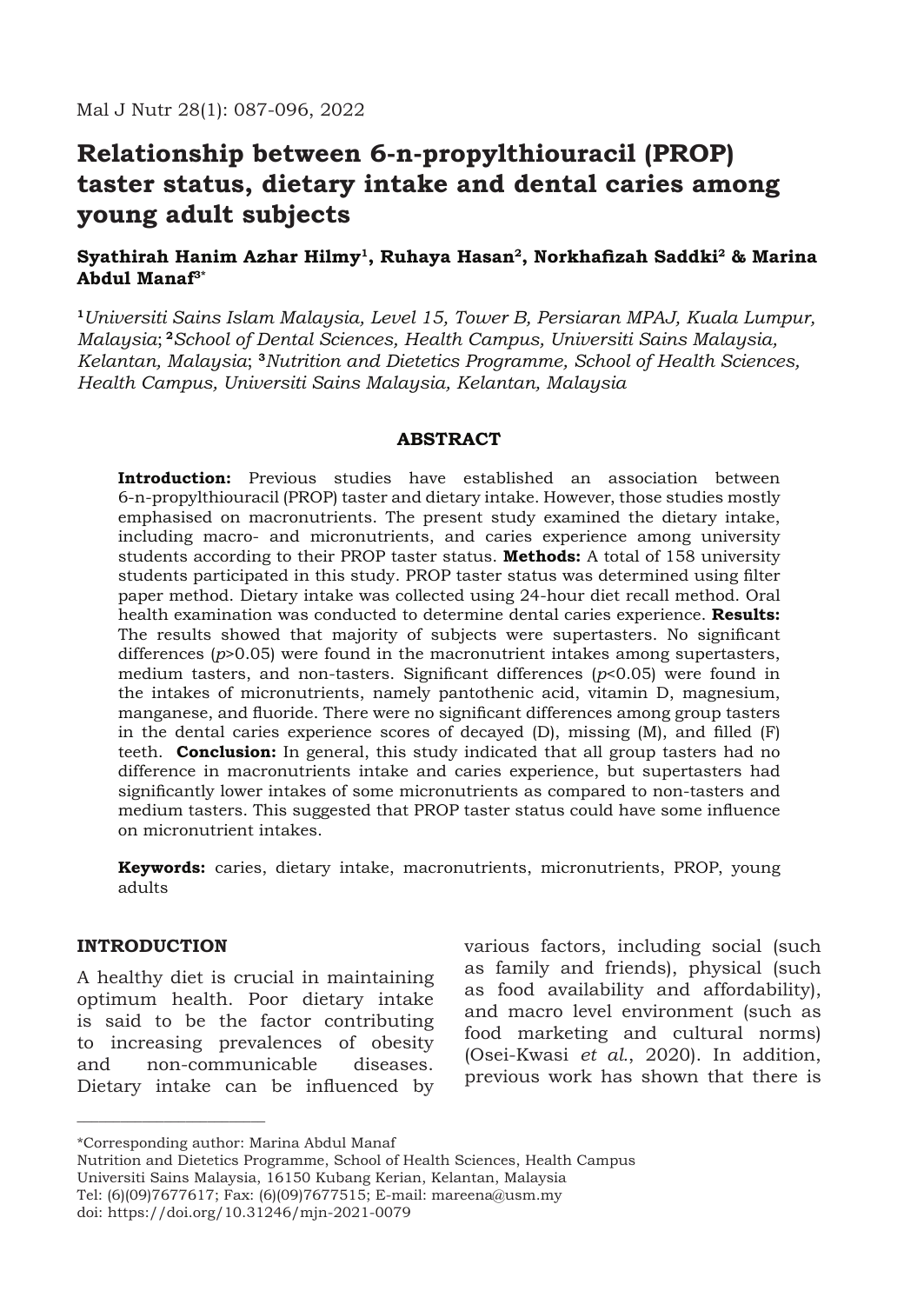a connection between taste sensitivity with food acceptance and consumption (Cattaneo *et al*., 2019).

The ability to taste the bitter compound 6-n-propylthiouracil (PROP) is genetically determined. The degree of sensitivity to PROP can be used as a criterion to classify an individual into a non-taster, medium taster or supertaster (Robino *et al*., 2014). Some studies suggested that supertasters are more sensitive to taste compounds, and therefore, can perceive compounds, such as caffeine, sucrose, pepper, and fat, with greater intensity (Von Atzingen & Silva, 2012).

The difference in taste sensitivity plays an important role in food selection and preference, as well as dietary patterns (Yackinous & Guinard, 2002). Individuals with high taste sensitivity (supertasters) are suggested to avoid certain kinds of foods because the taste of food is too intense for them. Hence, supertasters could be a cause of picky eating, which leads to eating an unbalanced diet (Martha & Gary, 2010). On the contrary, non-tasters can appreciate taste at a higher concentration, which may lead them to choose foods with stronger taste or higher concentration of flavours, such as high sugary foods. High sugar intake in foods and beverages in an individual with a preference to sweetness can lead to diabetes and obesity (Jacques *et al.,* 2019).

Difference in the PROP taster status contributes to variation in food acceptability (Lim *et al*., 2021), which in turn, may affect dietary intake. Reports have shown that taste perception may influence nutrient intakes and food selection. The results on nutrient intakes vary, with some reporting significant difference in the intakes of energy and carbohydrate (Cattaneo *et al*., 2019) and fat (Yackinous & Guinard, 2002), while others found no significant difference in dietary intakes among tasters (Borazon *et al*., 2012). PROP tasting is also associated with micronutrients intake. According to Inoue *et al.* (2017), PROP tasters consume greater amounts of dietary sodium. It is postulated that the intake of sodium serves as a masking for the taste of bitterness.

Diet is an important factor in oral health. High consumption of carbohydrate and sugar without any proper oral hygiene care may contribute to dental diseases such as dental caries and periodontal disease. The multifactorial interactions between the tooth structure, the microbial biofilm formed on the tooth surface and sugars, as well as salivary and genetic factors, can influence the development of dental caries (Pitts & Zero, 2016). Therefore, non-tasters who have higher frequencies and concentration of sugar intake in their dietary intake are more susceptible to dental caries (Arakawa *et al.,* 2021). Micronutrient intake, such as fluoride, is an important element to reduce caries risk as it is recognised and recommended by the US Food and Drug Administration (FDA) for the prevention of dental caries (Carey, 2014).

Studies on the Malaysian population regarding their taste sensitivity status are limited. The factors underlying dietary behaviour is crucial to determine the problem surrounding the status of PROP taster among Malaysians. Since different culture exhibit different lifestyles and dietary patterns, it is therefore worthwhile to study the association between PROP taster status with dietary intake and caries experience in Malaysian subjects. Previously, we have reported about the food preference of different taste food groups, namely sweet, salty, sour, and bitter among university students based on their PROP taster status (Syathirah Hanim *et al*., 2020). As a continuation, the dietary intake and caries experience were determined in this study. The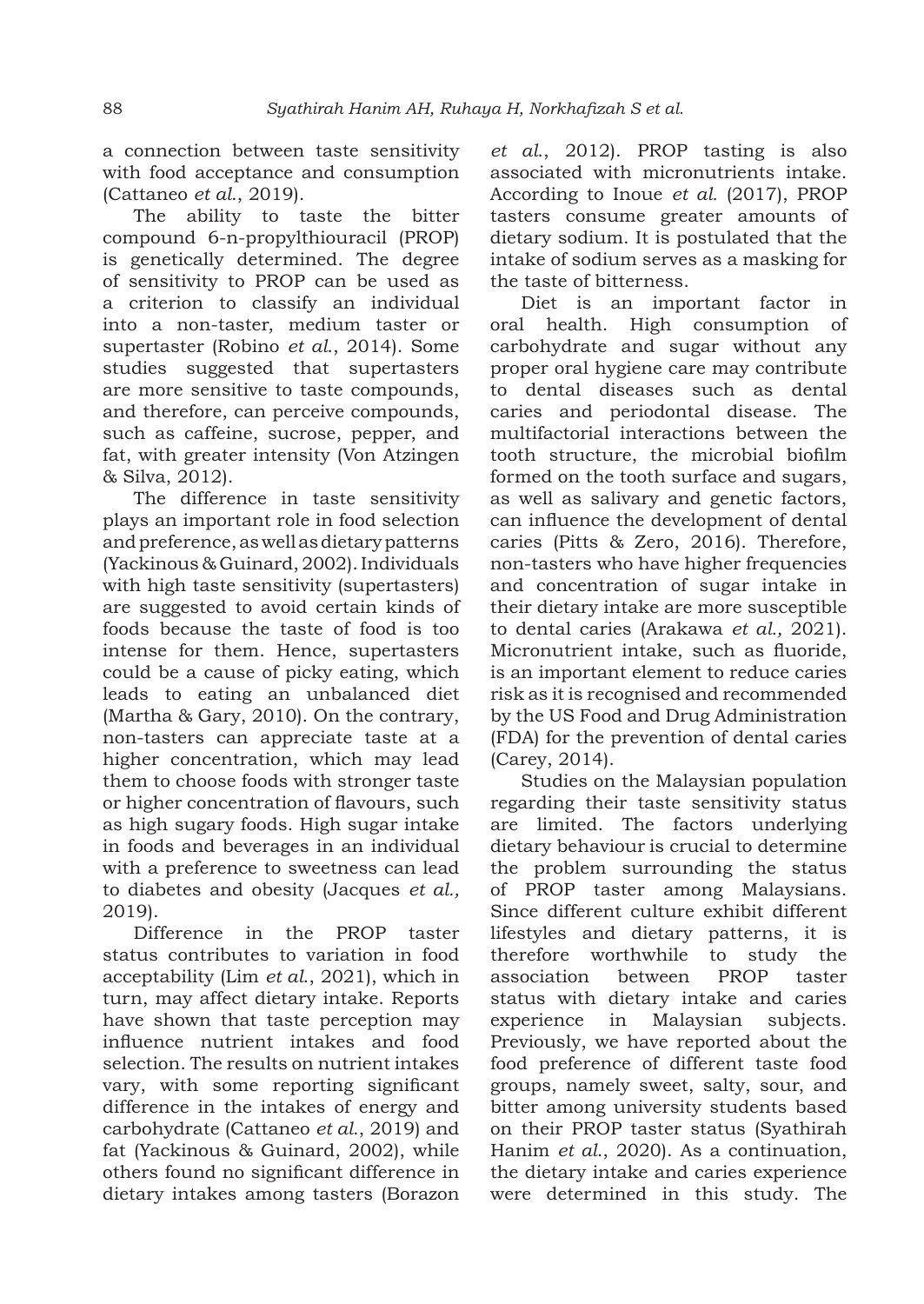present study also extended the results on micronutrients, which were scarcely reported.

### **MATERIALS AND METHODS**

## **Subjects**

This was a cross-sectional study in which 158 undergraduate students (aged between 19 to 25 years) participated through convenience sampling in the state of Kelantan, Malaysia. Power and Sample Size Calculation (PS) Software was used to calculate the sample size of this study, which resulted in a total of 144 subjects. After taking into account a 10% drop-out, a finalised number of 158 subjects were recruited for this study. The inclusion criteria were undergraduate students and free from any diseases or conditions that could alter taste sensation, such as ageusia and hypogeusia. Subjects were excluded if they were a smoker or taking long term medication for chronic diseases. All subjects gave their consent to participate in this study. This study was approved by the Human Research Ethics Committee of Universiti Sains Malaysia (Ref No: USM/JEPeM/18070313).

#### **PROP taster classification method**

Subjects were instructed to avoid consuming a large meal and drinking strong tea or coffee for at least one hour before the tasting session. Taste sensitivity was obtained by using PROP test paper (3cm in length) to detect the perception of bitter substrate. A PROP taste paper (PL Precision, Northampton) with 20 microgram of PROP concentration was placed on the tongue of the subjects for 30 seconds. Then, subjects were asked to rate the sensation perceived (intensity of bitterness) using the Green's Labeled Magnitude Scale (LMS) (Green, Shaffer & Gilmore, 1993). Previously, subjects were given instructions on how to use the Green LMS. The rating scale ranged from 0 to 100, with 0 representing barely detectable sensation and 100 was the strongest imaginable sensation of any kind. The subjects were identified as non-taster, medium taster, and supertaster if they scored <12 mm, 12-60 mm, and >60 mm, respectively.

### **Dietary intake**

Dietary intake was conducted after subjects completed the PROP test. The 24-hour diet recall method was used to assess dietary intake. A face-to-face in-depth interview was conducted to recall in detail all the foods and drinks the subjects have consumed during the previous 24 hours. This method was chosen because it is an established method that is widely used to determine food intake and was considered the best to be used based on the feasibility and resources allocated for this study. The interview was conducted for three days in a week; 1-day diet recall for weekend and 2 days diet recall for weekdays. The interview was conducted at a time that was convenient for both the researcher and participant, typically out of school schedule. The subjects were asked to recall all foods and drinks consumed and assisted in estimating their portion sizes. To ensure that the data obtained were as accurate as possible, subjects were probed to get specific information, such as the brand consumed, type of food consumed (wholemeal, low-fat), and details on preparation and cooking methods.

## **Dental caries experience**

Dental caries experience was performed after the dietary intake session. Subjects were asked to sit on a portable dental chair with adequate lighting from a portable light with the examiner seated in front of the chair. The subjects' teeth were examined in an orderly sequence from one tooth to the next adjacent tooth with the help of a disposable mouth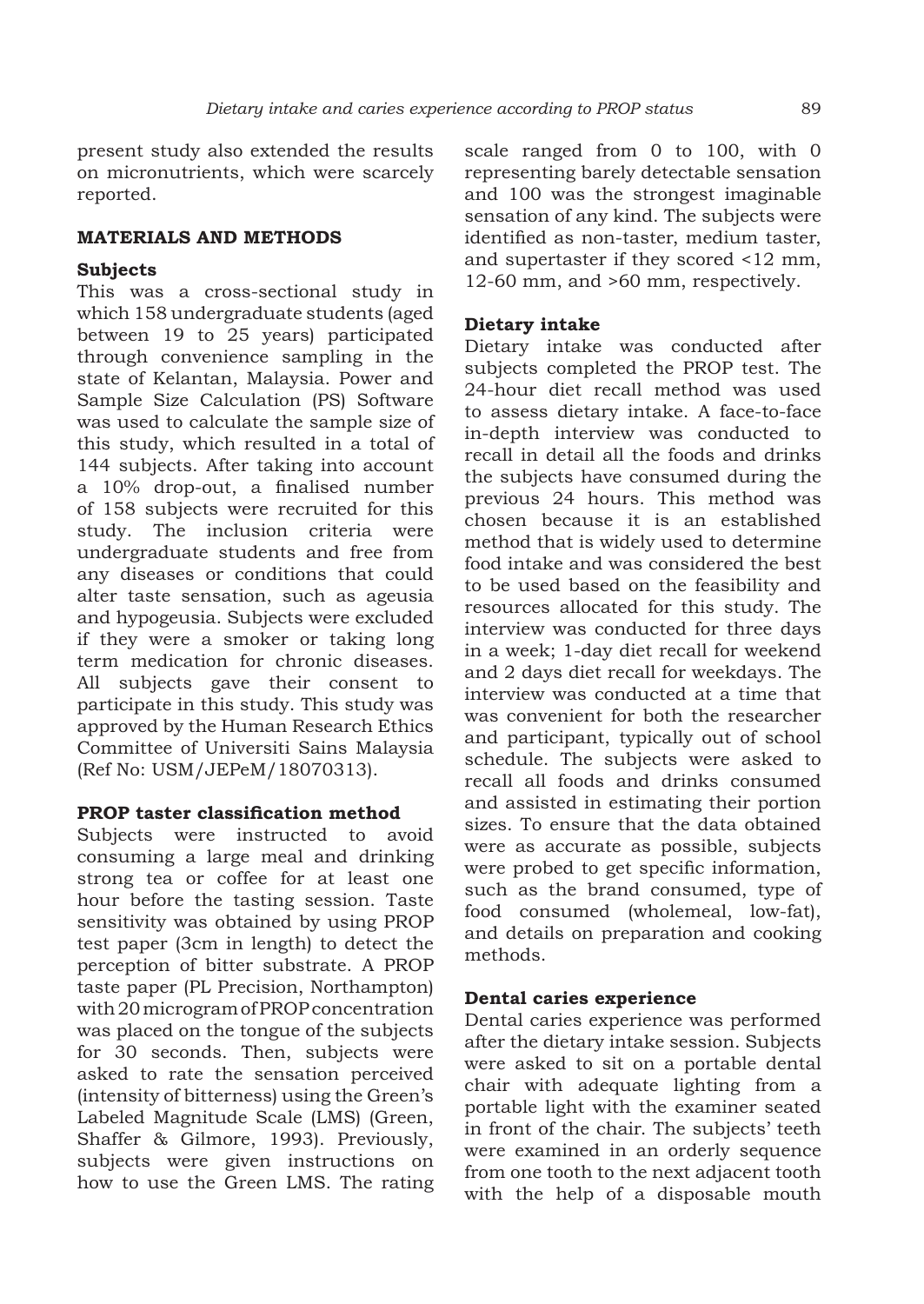mirror; starting from 18 (third molar of upper right) to 28 (third molar of upper left) for the upper jaw, and 38 (third molar of lower left) to 48 (third molar of lower right) for the lower jaw. Disposable probes were used if food debris needed to be removed in detecting dental caries. All non-sharp disposable instruments were disposed in a sharps bin. Hand disinfectant was used before gloving and post-intra-oral examination was carried out for each respondent. The criteria used to diagnose a tooth's status and the coding number was based on World Health Organization (WHO) protocols (WHO, 2013). Dental caries experience was constructed on decayed, missing, and filled teeth (DMFT) index. The assessment scores were recorded per tooth on the DMFT index form. The dental caries experience of each subject (DMFT) was determined by adding the scores of decayed (D), missing (M), and filled (F) teeth. The minimum DMFT score was 0, while the maximum DMFT score was 32. A DMFT score of 0 indicated no decayed, missing or filled tooth, which reflected very low or no caries experience; a DMFT score of 32 indicated highest severity in caries experience.

## **Statistical analysis**

The Nutritionist Pro™ Diet Analysis Software using the Malaysian food database was used to analyse the nutrient intakes of the participants. All data collected were entered and analysed using IBM Statistical Package of Social Science (SPSS) version 24.0. One-way analysis of variance (ANOVA) test was used to assess the significant difference in mean for dietary intake and caries experience among non-tasters, medium tasters, and supertasters. PROP bitterness rating was correlated with dietary intake and caries experience using Spearman's rank correlation. The value of *p*<0.05 was considered as statistically significant.

#### **RESULTS**

Table 1 shows the demographic characteristics of participants in the present study. A total of 158 undergraduate students took part in this study. Majority of subjects were females, which constituted about 79.7%, while 20.3% were male students. Malays (79.1%) constituted the highest number of participants, followed by Chinese (10.8%), other ethnic minorities (5.7%),

|             | Non-tasters<br>$(n=37)$ | Medium tasters<br>$(n=34)$ | Supertasters<br>$(n=87)$ | Total<br>$(n=158)$ |
|-------------|-------------------------|----------------------------|--------------------------|--------------------|
| Gender      |                         |                            |                          |                    |
| Female      | 29 (23.0)               | 25 (19.8)                  | 72 (57.1)                | 126                |
| Male        | 8(25.0)                 | 9(28.1)                    | 15 (46.9)                | 32                 |
| Race        |                         |                            |                          |                    |
| Malay       | 28 (22.4)               | 27 (21.6)                  | 70 (56.0)                | 125                |
| Chinese     | 3(17.6)                 | 4(23.5)                    | 10 (58.8)                | 17                 |
| Indians     | 3(42.9)                 | 1(14.2)                    | 3(42.9)                  | 7                  |
| Others      | 3(33.3)                 | 2(22.2)                    | 2(22.2)                  | 9                  |
| Age (years) |                         |                            |                          |                    |
| $19 - 22$   | 17 (17.7)               | 21 (21.9)                  | 58 (60.4)                | 96                 |
| $23 - 26$   | 20(32.3)                | 13 (20.9)                  | 29 (46.8)                | 62                 |

**Table 1.** General characteristics of the participants, *n* (%)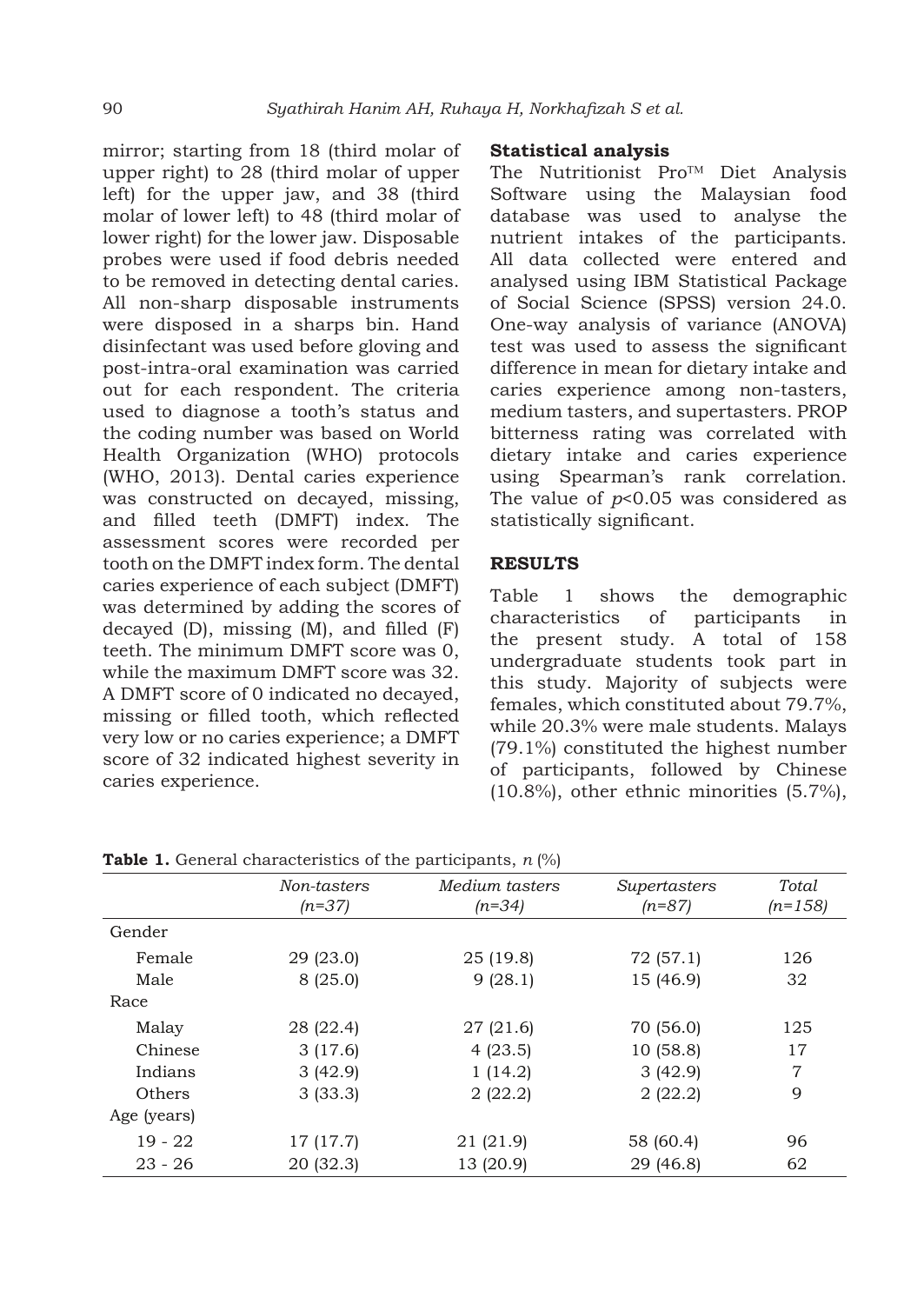|                       |                              | Table 2. Mean dietary intake among non-tasters, medium tasters, and supertasters |                              |           |                           |
|-----------------------|------------------------------|----------------------------------------------------------------------------------|------------------------------|-----------|---------------------------|
|                       |                              | Mean±SD                                                                          |                              |           | Correlation of PROP score |
| Dietary Intake        | Nontasters (n=37)            | Medium tasters (n=34)                                                            | $Superasters$ $(n=87)$       | - p-value | and dietary intake (1)    |
| Macronutrients        |                              |                                                                                  |                              |           |                           |
| Energy (kcal)         | 1313±76                      | 1408±76                                                                          | 1340±46                      | 0.802     | 0.025                     |
| Protein (g)           | $37.2 \pm 3.4$               | 38.8±3.6                                                                         | 36.5±2.2                     | 0.84      | $-0.031$                  |
| Carbohydrate (g)      | $111.4 \pm 7.3$              | $12.7 + 9.4$                                                                     | $114.5 + 6.1$                | 0.952     | $-0.009$                  |
| Fat (g)               | 42.3±4.4                     | 51.6±5.0                                                                         | 51.4±4.6                     | 0.443     | 0.005                     |
| Sugar (g)             | 27.9±4.8                     | 32.0±4.9                                                                         | $27.3 + 3.1$                 | 0.055     | 0.054                     |
| <b>Jitamins</b>       |                              |                                                                                  |                              |           |                           |
| Thiamin (mg)          | $0.53\pm0.10$                | $0.55 \pm 0.10$                                                                  | $0.41 \pm 0.04$              | 0.177     | $-0.109$                  |
| Riboflavin (mg)       | $0.66 \pm 0.14$              | $0.77 \pm 0.17$                                                                  | $0.55 \pm 0.08$              | 0.680     | $-0.009$                  |
| Niacin (mg)           | 5.24±0.62                    | 4.99±0.69                                                                        | $5.17 \pm 0.36$              | 0.909     | 0.045                     |
| Pantothenic acid (mg) | $0.54 \pm 0.08$ <sup>a</sup> | $0.43 + 0.07$ <sup>ab</sup>                                                      | $0.35 \pm 0.03$ <sup>b</sup> | 0.018     | $0.172*$                  |
| Pyridoxine (mg)       | $0.37+0.05$                  | $0.31 \pm 0.04$                                                                  | $0.32 \pm 0.02$              | 0.321     | 0.050                     |

| )<br>)<br>)                                                               |  |
|---------------------------------------------------------------------------|--|
| ;<br>;                                                                    |  |
| an dietam intalze amono non-tasters medium tasters and sumer              |  |
| $\ddot{\phantom{a}}$                                                      |  |
|                                                                           |  |
|                                                                           |  |
| 5<br>2<br>2<br>2<br>2<br>2<br>2<br>2<br>2<br>2<br>2<br>1<br>$\frac{1}{2}$ |  |
| ์<br>;<br>)                                                               |  |
| é<br>i<br>ı                                                               |  |

| $0.172*$                      | $-0.050$        | $-0.038$    | $-0.089$        | $-0.152$         | $-0.072$       | $0.180*$                      | $-0.011$        | 0.068           |                | $-0.061$     | $-0.056$        | $-0.078$         | $-0.087$        | 0.041            | 0.004           | $-0.011$              | $-0.116$        | $0.177*$                        | $-0.130$                      | 0.135                         |                                                                                                                             |
|-------------------------------|-----------------|-------------|-----------------|------------------|----------------|-------------------------------|-----------------|-----------------|----------------|--------------|-----------------|------------------|-----------------|------------------|-----------------|-----------------------|-----------------|---------------------------------|-------------------------------|-------------------------------|-----------------------------------------------------------------------------------------------------------------------------|
|                               |                 |             |                 |                  |                |                               |                 |                 |                |              |                 |                  |                 |                  |                 |                       |                 |                                 |                               |                               |                                                                                                                             |
| 0.018                         | 0.321           | 0.816       | 0.701           | 0.313            | 0.871          | 0.028                         | 0.328           | 0.617           |                | 0.321        | 0.816           | 0.126            | 0.313           | 0.871            | 0.701           | 0.328                 | 0.617           | 0.032                           | 0.016                         | 0.012                         |                                                                                                                             |
| $0.35 \pm 0.03$               | $0.32 \pm 0.02$ | 53.53±9.01  | $0.85 \pm 0.27$ | 11.45±1.49       | 26.97±4.32     | $0.14 \pm 0.03$               | 1.65±0.18       | $4.53 \pm 0.86$ |                | 263.79±38.00 | $6.71 \pm 0.71$ | $9.21 \pm 2.46$  | $2.31 \pm 0.27$ | $14.74 \pm 2.43$ | 372.57±56.97    | $0.11 \pm 0.02$       | $0.52 \pm 0.04$ | 53.65±5.26 <sup>b</sup>         | $0.32 \pm 0.07$ <sup>b</sup>  | $0.01 \pm 0.02$               |                                                                                                                             |
| $0.43 \pm 0.07$ <sup>ab</sup> | $0.31 \pm 0.04$ | 48.08±7.45  | $0.64 \pm 0.11$ | $14.62 \pm 2.37$ | 29.14±6.46     | $0.17 \pm 0.07$ <sup>ab</sup> | $1.37 \pm 0.26$ | $4.76 \pm 1.80$ |                | 326.49±63.49 | $6.28 \pm 0.97$ | $3.26 \pm 0.81$  | $3.41 \pm 0.92$ | $20.92 \pm 5.12$ | 800.47±41.76    | $0.13 \pm 0.04$       | $0.61 \pm 0.08$ | $103.15 \pm 31.19$ <sup>a</sup> | $0.51 \pm 0.35$ <sup>a</sup>  | $0.04 \pm 0.07$ <sup>a</sup>  | p-value in bold indicates a significant difference (p<0.05) with different letters in a row showing significant differences |
| $0.54 \pm 0.08$ <sup>a</sup>  | $0.37+0.05$     | -5.24±6.25  | $0.60 \pm 0.10$ | $15.17 \pm 2.50$ | $31.26 + 5.07$ | $0.29 \pm 0.06$ <sup>a</sup>  | $1.75 \pm 0.29$ | $4.75 \pm 1.60$ |                | 307.54±61.36 | $6.60 \pm 0.80$ | $12.51 \pm 6.96$ | $2.65 \pm 0.54$ | $10.42 \pm 3.10$ | 335.06±81.31    | $0.18 + 0.05$         | $0.67 + 0.09$   | 78.09±16.64 <sup>ab</sup>       | $0.47 \pm 0.18$ <sup>ab</sup> | $0.02 \pm 0.04$ <sup>ab</sup> |                                                                                                                             |
| Pantothenic acid (mg)         | Pyridoxine (mg) | Folate (µg) | Cobalamin (µg)  | Vitamin C (mg)   | Vitamin A (µg) | Vitamin D (µg)                | Vitamin E (mg)  | Vitamin K (µg)  | Trace elements | Calcium (mg) | Iron (mg)       | Iodine (µg)      | Zinc (mg)       | Selenium (µg)    | Phosphorus (mg) | Sodium <sub>(g)</sub> | Potassium (g)   | Magnesium (mg)                  | Manganese (mg)                | Fluoride (mg)                 | r value with (*) indicates significant difference at p<0.05                                                                 |

*Dietary intake and caries experience according to PROP status* 91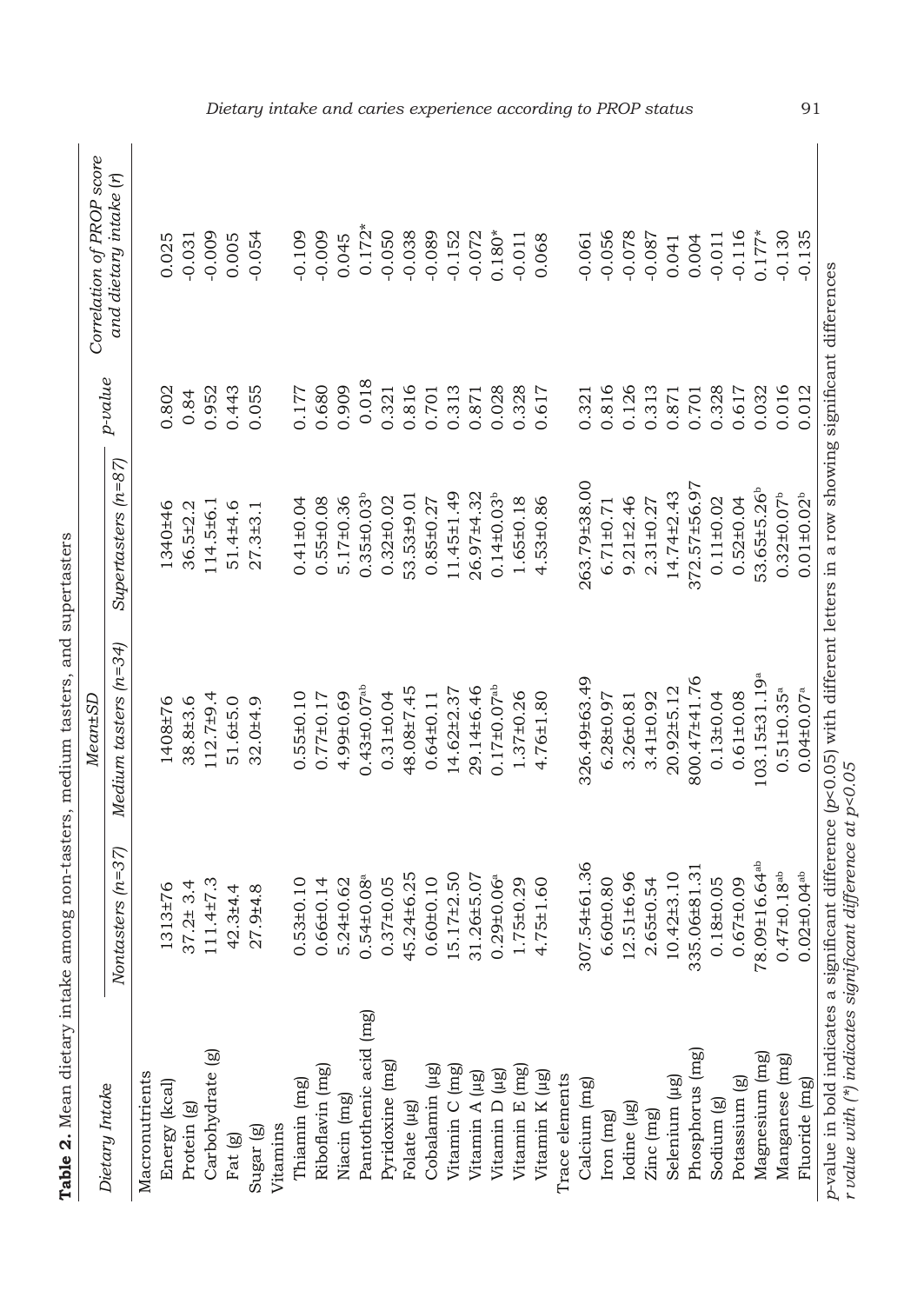and Indians (4.4%). Majority of subjects were in the range of 19 to 22 years old (75.0%). Results regarding taster status indicated that more than half of the subjects were supertasters (55.1%), followed by non-tasters (23.4%) and medium tasters (21.5%).

The daily dietary intakes of energy and nutrients for all three groups of tasters are shown in Table 2. There were no significant differences (*p*>0.05) detected in macronutrients, namely total energy, carbohydrate, protein, and fat intakes among students in different groups. The mean daily energy intake was 1314 kcal, 1409 kcal, and 1340 kcal for non-tasters, medium tasters, and supertasters, respectively. No significant difference (*p*>0.05) was found in total sugar intake.

In terms of micronutrients, this study showed that the mean dietary intake of most vitamins was not significantly different among non-tasters, medium tasters, and supertasters, except for panthothenic acid (vitamin B5) and vitamin D (Table 2). Significant differences (*p*<0.05) existed between non-tasters and supertasters for both vitamins, in which non-tasters had significantly higher intake of panthothenic acid and vitamin D compared to supertasters. Table 2 also showed that the elements magnesium, manganese, and fluoride had significant differences (*p*<0.05), whereby medium tasters had significantly higher intake of these elements compared to supertasters. There were significant correlations between PROP bitterness rating and panthothenic acid (*r=*0.172*),*  vitamin D (*r=*0.180), and magnesium (*r=*0.177).

Table 3 shows the caries experience of students according to their group tasters. The prevalence of dental caries among the students was 57.6% and the mean DMFT score was 1.71. In each of the group taster, there were more subjects with caries, which were 56.8%, 58.8%, and 57.5% for non-tasters, medium tasters, and supertasters, respectively. There was no significant difference (*p*>0.05) found in caries experience in DMFT score and the mean of D, F, and M scores among students in different group tasters. No correlation was found between PROP bitterness rating and caries experience too.

# **DISCUSSION**

The results of the present study showed that the group with the highest and lowest number of subjects were supertasters

|                     |                        | $Mean \pm SD/n$ (%)        |                          |                | Correlation of                      |  |  |
|---------------------|------------------------|----------------------------|--------------------------|----------------|-------------------------------------|--|--|
| Caries experience   | Nontasters<br>$(n=37)$ | Medium tasters<br>$(n=34)$ | Supertasters<br>$(n=87)$ | <i>p-value</i> | PROP score and<br>caries experience |  |  |
| Caries experience   |                        |                            |                          | 0.984          | $-0.003$                            |  |  |
| $No$ (DMFT=0)       | 16 (43.24)             | 14 (41.18)                 | 37 (42.53)               |                |                                     |  |  |
| Yes $(DMFT \neq 0)$ | 21 (56.76)             | 20 (58.82)                 | 50 (57.47)               |                |                                     |  |  |
|                     |                        |                            |                          |                |                                     |  |  |
| <b>DMFT</b>         | $1.54 \pm 1.92$        | $2.38\pm3.01$              | $1.52 \pm 2.07$          | 0.312          | $-0.035$                            |  |  |
| D                   | $0.32 \pm 0.75$        | $0.38 \pm 1.07$            | $0.22 \pm 0.56$          | 0.502          | $-0.072$                            |  |  |
| M                   | $0.14\pm0.42$          | $0.26 \pm 0.57$            | $0.17 \pm 0.55$          | 0.564          | 0.012                               |  |  |
| F                   | $1.16 \pm 1.71$        | $1.74 \pm 2.31$            | $1.13 \pm 1.66$          | 0.241          | 0.035                               |  |  |

**Table 3.** Caries experience among non-tasters, medium tasters, and supertasters

DMFT, Decayed, Missing and Filled Teeth; D, Decayed; M, Missing; F, Filled All data were not significant at *p*<0.05.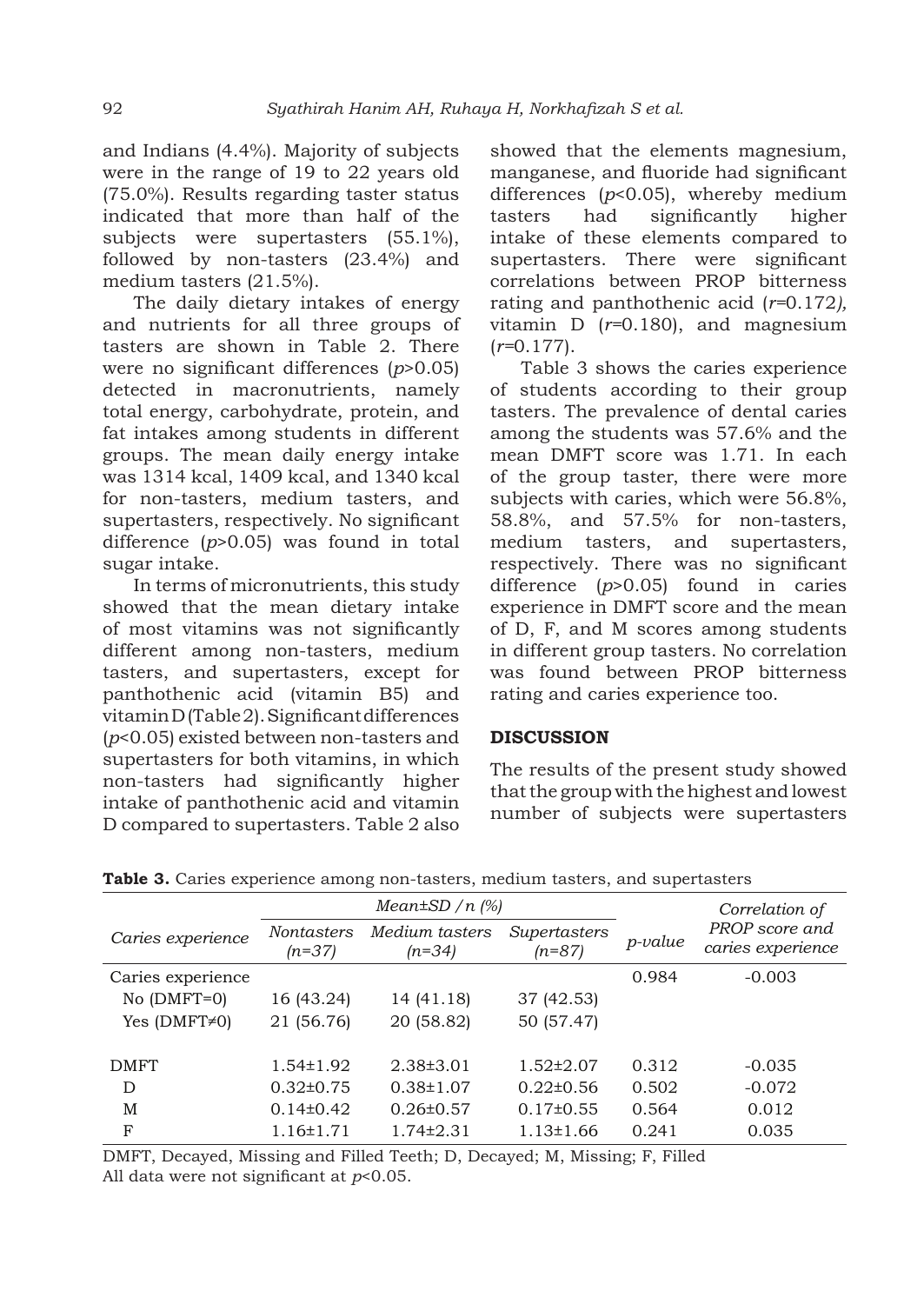and medium tasters, respectively. The same result was reported by Karmakar *et al*. (2016) among school children, in which supertasters constituted the highest number, while medium tasters the lowest number. However, among university students, a previous study found medium tasters to be the majority (Gunawardane, Ariyasinghe & Rajapaske, 2016). In general, the proportion of tasters (medium and supertasters) were higher in the present study. As indicated by Robino *et al*. (2014), approximately 75% of the world population are considered as tasters, either medium or supertasters. The difference in the prevalence of PROP taster status could be due to the difference in geographic location and age discrepancy (Syathirah Hanim *et al*., 2020).

The present study showed that there was no evidence that different groups of tasters differed in terms of their macronutrients intake. However, in general, most of the participants, regardless of their taste sensitivity level, failed to meet the Recommended Nutrient Intake for Malaysian (RNI). It is not surprising as this has been reported before that university students have poor dietary habits (Shahril, Dali & Lua, 2013).

The results regarding energy and macronutrient intakes among non-tasters, medium tasters, and supertasters from previous studies were inconsistent. Previously, no significant relationship between PROP taster status and food consumption in Filipino adolescents was reported (Borazon *et al*., 2012). Yackinous & Guinard (2002) reported no significant difference in energy intake among all three group tasters of healthy college students, but found an association between PROP sensitivity and fat intake. According to their data, women in medium

taster and supertaster groups derived a greater percentage of their dietary energy from fat. Cattaneo *et al*. (2019) too established a relationship between bitter taste sensitivity and total energy and carbohydrate intakes. Our findings, however, did not find any significant relationship between PROP taster status and macronutrients intake.

Low fruits and vegetables consumption is a major contributing factor for nutritional deficiency (Augusto, Cobayashi & Cardoso *et al*., 2014). According to Chong *et al*. (2017), lower consumption of vegetables resulted in low intake of vitamins and minerals among Malaysian children. It is not surprising if this pattern also applies to university students as food intake pattern during childhood may continue into adulthood. Previously, low consumption of vegetables among medium tasters and supertasters were reported in a few studies (Dinehart *et al.,* 2006; Duffy *et al*., 2010). Thus, it is not unexpected if the significant difference in micronutrients intake among group tasters in the present study could be due to low consumption of vegetables.

Drewnowski *et al*. (1999) reported that PROP taster status in young women was associated with reduced preference for bitter vegetables, such as Brussel sprouts, cabbage, and spinach, which in turn was related to respondents' dietary measures of reduced intakes of beta-carotene, carbohydrate, and fibre. In the present study, supertasters had significantly lower intakes of micronutrients, namely vitamin D, panthothenic acid, magnesium, manganese, and flouride compared to non-tasters or medium tasters. Of these micronutrients, pantothenic acid, vitamin D, and magnesium were found to be correlated with PROP bitterness rating. These micronutrients could be present in foods rejected by supertasters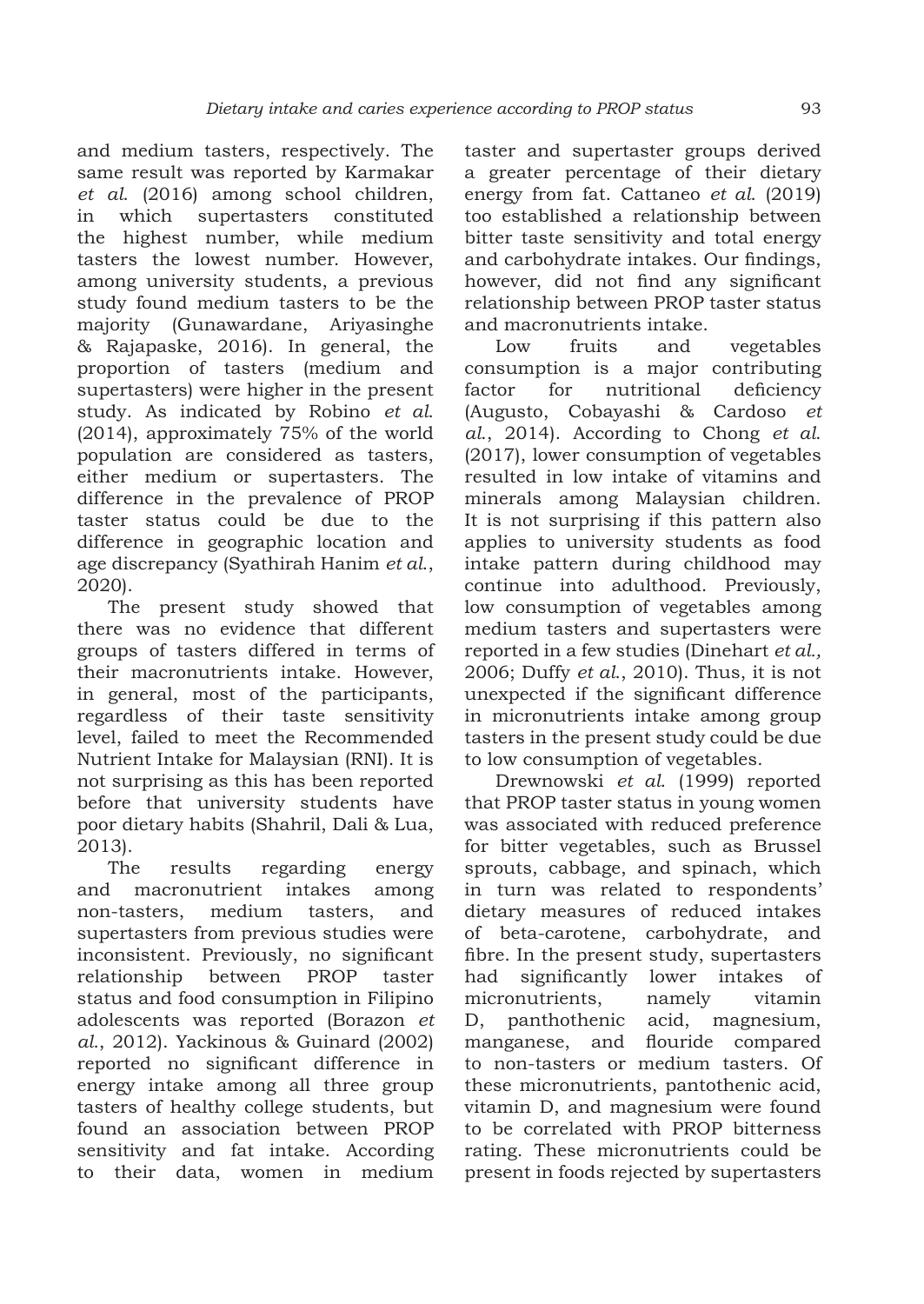due to their bitterness or unpleasant flavour. Avoidance of such foods might lead to supertasters having insufficient intake of these micronutrients. As suggested by Drewnowski *et al*. (1999), some phytochemicals with potential chemopreventive actions are bitter in taste and found in bitter vegetables and fruits. However, based on our previous study, there was no significant difference in the preference for bitter vegetables, such as broccoli, cabbage, and Chinese kale among the same subjects as the present study (Syathirah Hanim *et al*., 2020). However, as this was a crosssectional study, it limits causality.

In terms of caries experience, there was no significant difference found among all tasters and no significant correlation established between PROP taster status and caries experience in the present study. It has been reported that sweet preference is associated with bitter taste sensitivity to PROP, in which PROP tasters are more likely to dislike sweet taste, while non-tasters prefer sweet flavour (Arakawa *et al*., 2021). Preference for sweetness on the other hand is reflected by high sugar intake, which has been linked to dental caries (Bashyam *et al*., 2020). Thus, it has been suggested that non-tasters would probably have higher caries experience than supertasters. A study by Jyothirmai, Naganandini & Aradhya (2011) among 15-year-old children observed that decayed teeth in non-tasters were statistically significant compared to medium tasters and supertasters. A weak relationship between taste sensitivity and caries experience was also found in Saudi Arabia, Italy, and Mexico among 669 school children aged 13–15 years in a cross-sectional, multi-centre survey (Ashi *et al.,* 2017).

A study by Gunawardane *et al*., (2016), which also focused on university students, resulted in a similar finding as the present study, in which no significant difference in caries experience was observed among the group tasters. Hence, most of the participants could be classified as having good dental status, which indicated that they had a very low caries experience in their life based on DMFT scores of lower than 5.0 (WHO, 2013). However, a study conducted by Saw *et al*., (2012) among Malaysian adults showed that the DMFT score was higher than 5.0. It is suggested that the subjects for this study were predominately healthy university students and studying at a health campus might have exposed them to increased knowledge and attitude towards oral health care. This was supported by Kumar *et al*., (2010), which found that university students studying health sciences reported significantly higher scores towards better oral health attitudes and behaviours compared to other university students. However, we do not reject the idea that the lack of association for caries experience in this study could be due to the subjects mostly coming from similar background without much diversity.

The PROP taster status in this study was found to be unrelated with caries experience. This was also supported by the dietary intake results, which found no correlation between major macronutrients and PROP taster status. Carbohydrate and sugar are the main dietary causes for dental caries. The normally synergistic relationship between the resident microbiota and the host is dynamic and can be perturbed by the frequent consumption of fermentable dietary carbohydrates, especially sucrose (Sheiham & James, 2014). However, in this study, there were no significant differences among the three taster groups in terms of macronutrients intake. Hence, it reflected no significant differences in dental caries among these groups.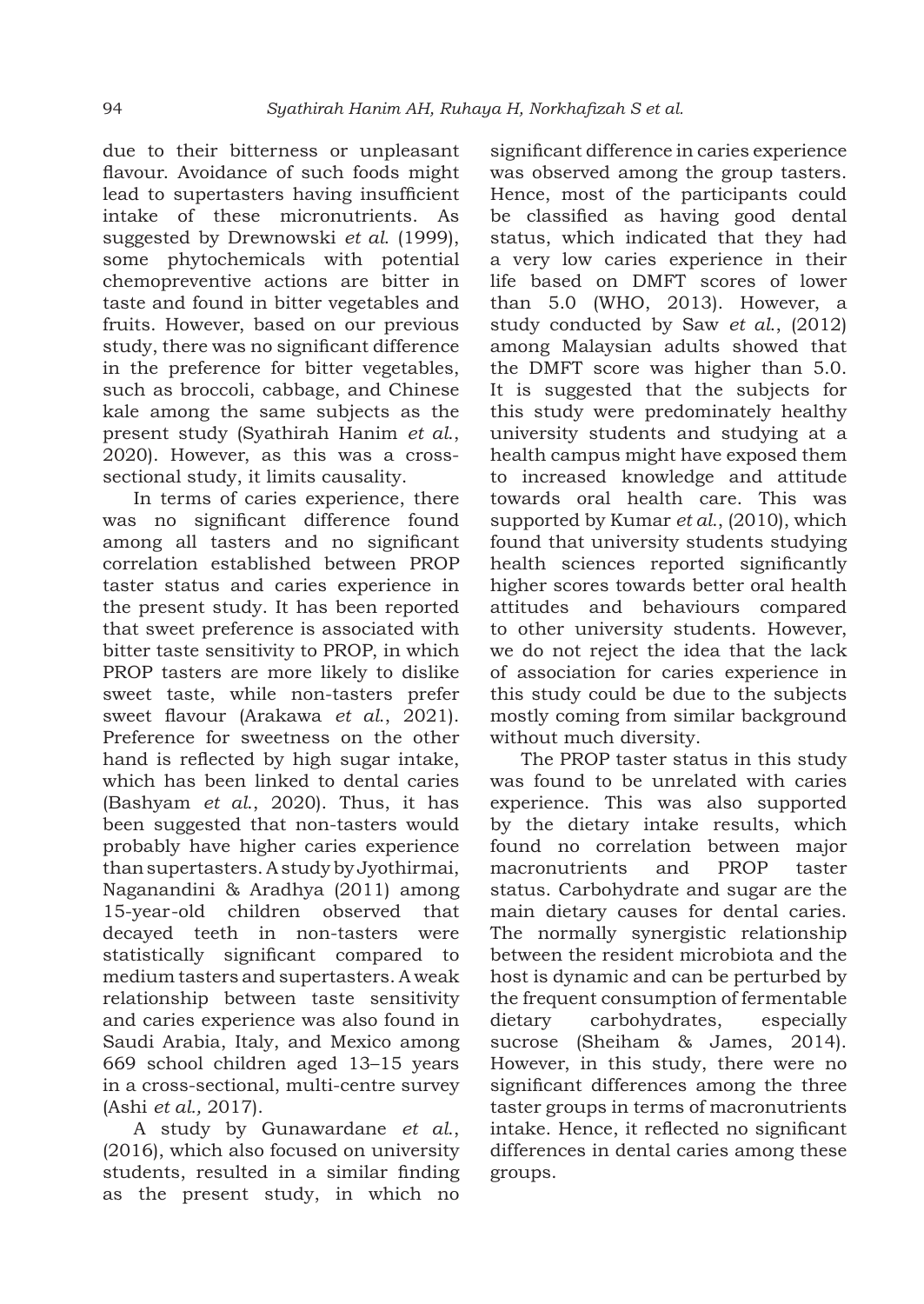# **CONCLUSION**

The present study indicated that PROP taster status does not affect macronutrient intakes among non-tasters, medium tasters, and supertasters. However, some of the micronutrients, namely panthothenic acid, vitamin D, magnesium, manganese, and flouride consumed were significantly lower for supertasters when compared to non-tasters and medium tasters. The present study observed no difference in caries experience among all group tasters. This study suggested that PROP taster status has some influence on micronutrient intakes. However, since this was a cross-sectional study, direct causable relationship cannot be established. Nevertheless, this knowledge may enhance our understanding on the relationship between PROP taster status and dietary intake, and further intervention studies should be conducted to explore the effects of PROP taster status on dietary intake and food selection.

#### **Acknowledgement**

This study was funded by Universiti Sains Malaysia, under the Research University (RU) grant (1001/PPSK/8012270).

#### **Authors' contributions**

SHAH, conducted the study, analysed and interpreted the data, assisted in drafting and reviewing the manuscript; RH, assisted in the analysis of dietary intake and reviewed the manuscript; NS, assisted in the analysis of caries experience and reviewed the manuscript; MAM, principal investigator, prepared the draft and reviewed the manuscript.

#### **Conflict of interest**

The authors have no conflict of interest.

#### **References**

Arakawa M, Kaneko J, Jesus VCD, Sonoda H & Yoshida N (2021). Relationship between taste sensitivity and dental caries. *J Med Dent Sci* 68:85-89.

- Ashi H, Lara-Capi C, Campus G, Klingberg G & Lingstrom P (2017). Sweet taste perception and dental caries in 13- to 15- year- olds: A multicenter cross-sectional study. *Caries Res* 51(4):443-450.
- Augusto RA, Cobayashi F & Cardoso MA (2014). Association between low consumption of fruits and vegetables and nutritional deficiencies in Brazillian schoool children. *Public Health Nutr*  18(5):927-935.
- Bashyam R, Selvarajan NB, Asha J & Senthilkumaran M (2020). Caries riks assessment and genetic taste perceptioon among visually impaired children using PROP test. *J Crit Rev* 7(11):2751-2757.
- Borazon EQ, Villarino BJ, Magbuhat RMT & Sabandal ML (2012). Relationship of PROP (6-n-propylthiouracil) taster status with body mass index, food preferences, and consumption of Filipino adolescents. *Food Res Int* 47:229– 235.
- Carey CM (2014). Focus on fluorides: update on the use of fluoride for the prevention of dental caries. J *Evid Based Dent Pract* 14 Suppl:95–102.
- Cattaneo C, Riso P, Laureati M, Gargari & Pagliarini E (2019). Exploring association between interindividual differences in taste perception, oral microbiota composition, and reported food intake. *Nutrients* 11(1167):1-17.
- Chong KH, Lee ST, Ng SA, Khouw I & Poh BK (2017). Food and vegetables intake patterns and their association with sociodemographic characteristics, anthropometric status and nutrient intake profiles among Malaysian children aged 1-6 years. *Nutrients* 9(723):1-12.
- Dinehart ME, Hayes JE, Bartoshuk LM, Lanier SL & Duffy VB (2006). Bitter taste markers explain variability in vegetable sweetness, bitterness, and intake. *Physiol Behav* 87(2):304–313.
- Drewnowski A, Henderson SA, Levine A & Hann C (1999). Taste and food preferences as predictor of dietary practices in young women. *Pub Health Nutr* 2(4):513-519.
- Duffy VB, Hayes JE, Davidson AC, Kidd JR, Kidd KK & Bartoshuk LM (2010). Vegetable intake in college-aged adults is explained by oral sensory phenotypes and TAS2R38 genotype. *Chemosens Percept* 3:137-148.
- Green BG, Shaffer GS & Gilmore MMA (1993). Semantically labelled magnitude scale of oral sensation with apparent ratio properties. *Chem Sens* 18:683-702.